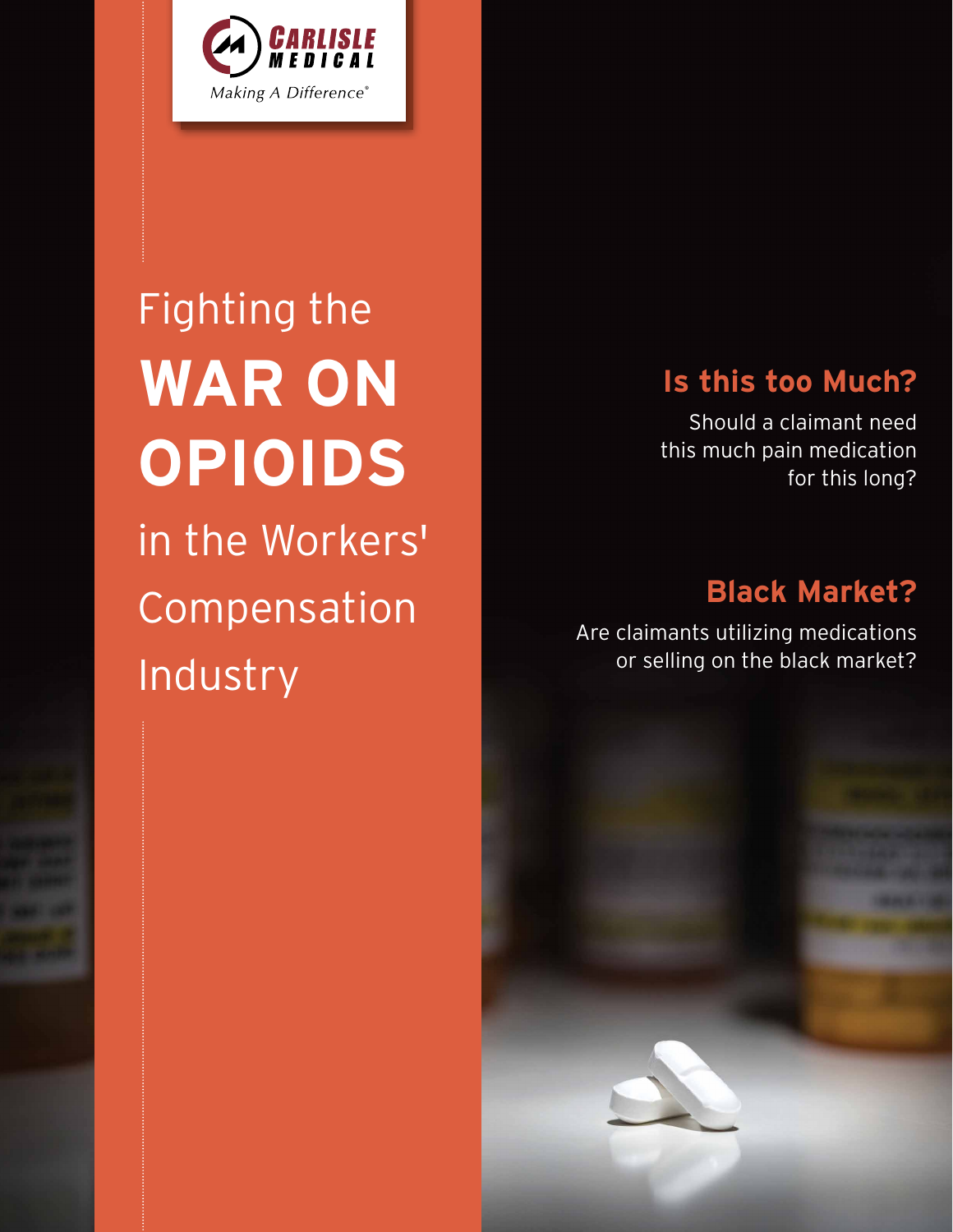

THE PREVALENCE OF OPIOID USE AND ABUSE AMONG THOSE WITH CHRONIC PAIN HAS DEVELOPED INTO ONE OF THE MOST PRESSING ISSUES TODAY. THIS ISSUE, COMMONLY REFERRED TO AS THE OPIOID CRISIS, SPANS MANY DISCIPLINES IN THE HEALTHCARE INDUSTRY AND IS GAINING WIDESPREAD ATTENTION AS IT CLAIMS THOUSANDS OF LIVES EACH YEAR.

In 2016, more lives were lost in the United States to opioid related drug overdoses (42,294) than to motor vehicle accidents (37,461).<sup>1</sup> Anne Schuchat, M.D., acting director of the Centers for Disease Control and Prevention (CDC), stated, "The amount of opioids prescribed in the U.S. is still too high, with too many opioid prescriptions for too many days at too high a dosage. Health care providers have an important role in offering safer and more effective pain management while reducing risks of opioid addiction and overdose."2 The overuse of prescription opioids

varies between regions of the United States. For example, recent findings indicate opioids such as Norco® are the most commonly prescribed medication in 10 states, including Alaska, Alabama, Georgia, Idaho, Illinois, Indiana, Mississippi, North Carolina, Nebraska, and Oklahoma.3 According to the latest CDC report, **40 percent of the more than 40,000 overdose deaths that occurred in 2016 were linked to prescription opioids.**<sup>4</sup> This exceeds all historical data reported.



40% OF 40,000+ OVERDOSE DEATHS IN 2016 LINKED TO PRESCRIPTION OPIOIDS

## **11 MILLION+ PEOPLE ABUSED OPIOIDS IN 2016**

MORE LIVES LOS **OPIOID RELATED DRUG OVERDOSES TO MOTOR VEHICLE ACCIDENTS IN THE US.**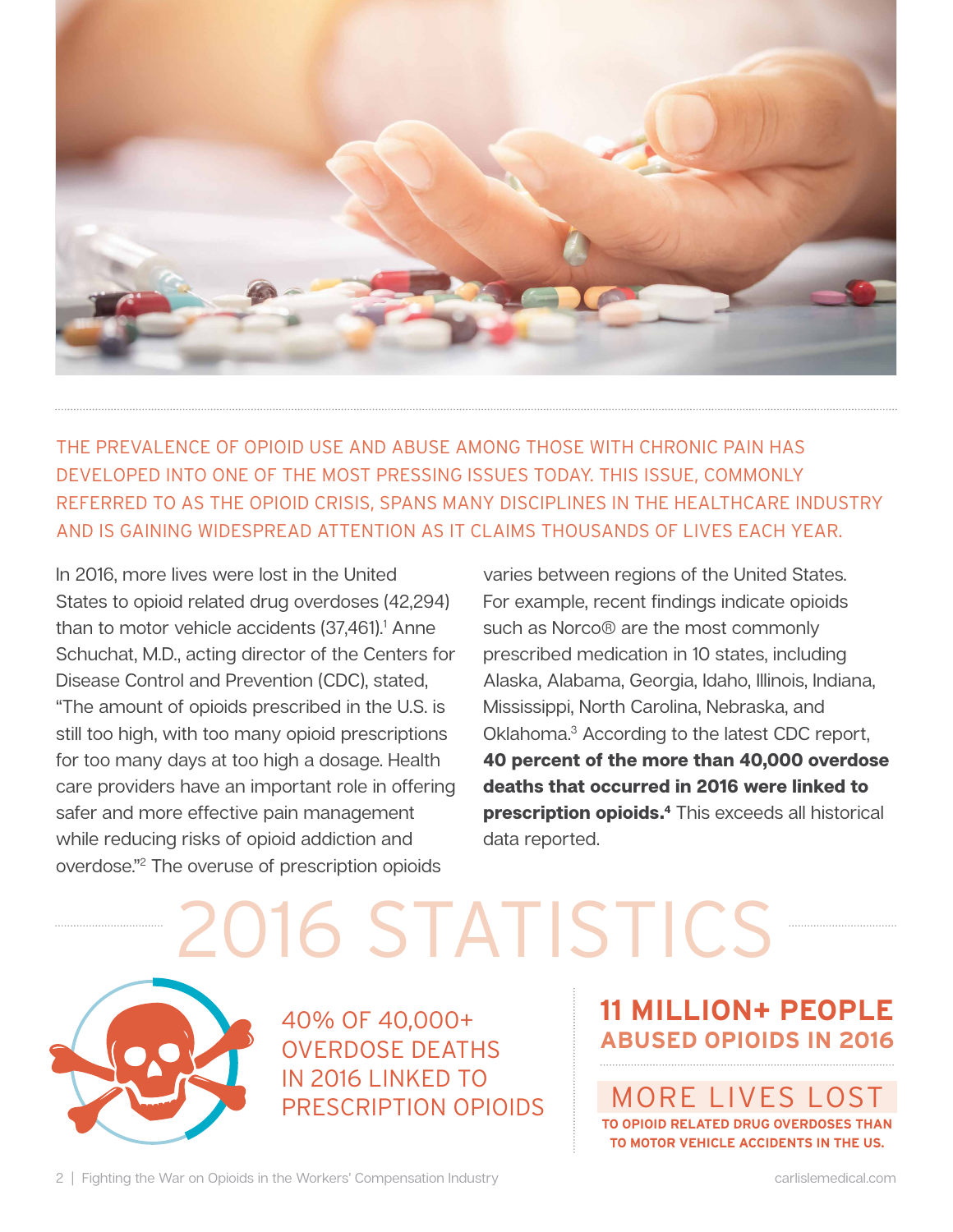## OPIOID OVERDOSE DEATHS WERE **FIVE TIMES HIGHER** IN 2016 THAN 1999

Opioids continue to be the main driver of drug overdose deaths. In fact, opioid overdose deaths were **five times higher in 2016 than 1999**—further demonstrating a 16-year rise in overdose deaths involving prescription opioid pain relievers.<sup>5</sup>

This issue has garnered more interest in recent years from the American people and public officials. In 2016, President Barack Obama called for \$1.1 billion in funds to address the opioid crisis.6 More recently, in 2017, President Donald Trump declared the opioid epidemic a

"national emergency." The increase in public awareness bodes well for payers in the workers' compensation industry who may benefit from these new initiatives.

2016

Over the last 10 years, states and research institutes in the workers' compensation industry have been working extensively to control the use of opioids. Pharmacy Benefit Managers (PBM) continue to conduct their own research and utilize industry research to develop programs that identify and implement safer and more costeffective alternatives.



# OPIOID CRISIS/ EPIDEMIC





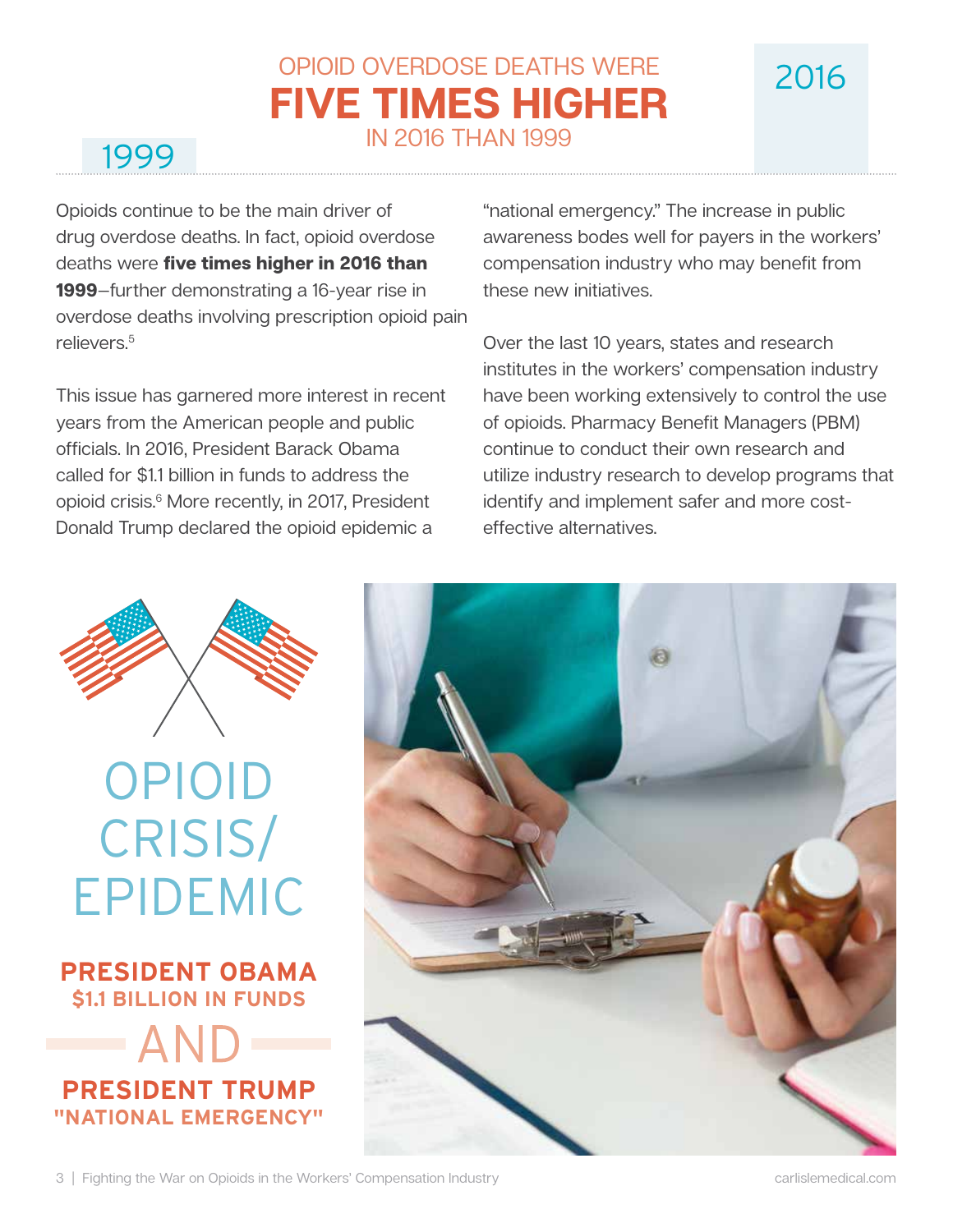

## WHAT IS AN OPIOID?

An opioid is a specific type of narcotic pain medication that is used to treat moderate to severe pain. Opioids are natural or synthetic chemicals that interact with opioid receptors in the brain to reduce the intensity of pain signals and the feeling of pain. Opioids are available in numerous forms tablets, capsules, skin patches, liquid form for oral use and injection, syrups, suppositories, and lollipops.<sup>7</sup>

## ACUTE VS. CHRONIC PAIN

The patient population in the workers' compensation industry is often managed with opioid therapy to treat pain linked to a work-related injury. The use of opioids to treat pain, however, can lead to negative outcomes and adverse events, such as addiction. According to the International Association for the Study of Pain (IASP), pain is an unpleasant sensory and emotional experience associated with actual or potential tissue damage, or described in terms of such damage and can be further classified as acute or chronic.<sup>8</sup>

Acute pain most commonly occurs after surgery or immediately after an injury. Typically, acute pain becomes increasingly manageable as the body heals and usually lasts less than three months. In comparison, chronic pain persists for more than three months and can be the result of numerous causes. In the workers' compensation industry, chronic pain can be especially devastating, as it negatively affects not only the claimant's well-being, but also the path to recovery. In fact, approximately 32 percent of work-related injuries are being treated with opioids in the United States. The costs for claims linked to a diagnosis of chronic pain are substantial for employers due to prescription medication, treatments and/or a delayed return to work. A recent study published in the Journal of the American Medical Association found that the use of an opioid pain medication in managing chronic pain was no more effective than a non-opioid alternative, such as ibuprofen and acetaminophen.<sup>9</sup>



## COMMON TYPES OF PRESCRIPTION OPIOID DRUGS INCLUDE:

- Codeine (Various brand names; often combined with acetaminophen and aspirin)
- Fentanyl (Actiq®, Duragesic®, Fentora®)
- Hydrocodone (Hysingla ER®, Zohydro ER®, Lortab®, Norco®, Vicodin®)
- Hydromorphone (Dilaudid®, Exalgo®)
- Meperidine (Demerol®)
- Methadone (Dolophine®, Methadose®)
- Morphine (Avinza®, Kadian®, MS Contin®, Ora-Morph SR®)
- Oxycodone (OxyContin®, Roxicodone®, Percocet®, Targiniq ER®)
- Oxymorphone (Opana®)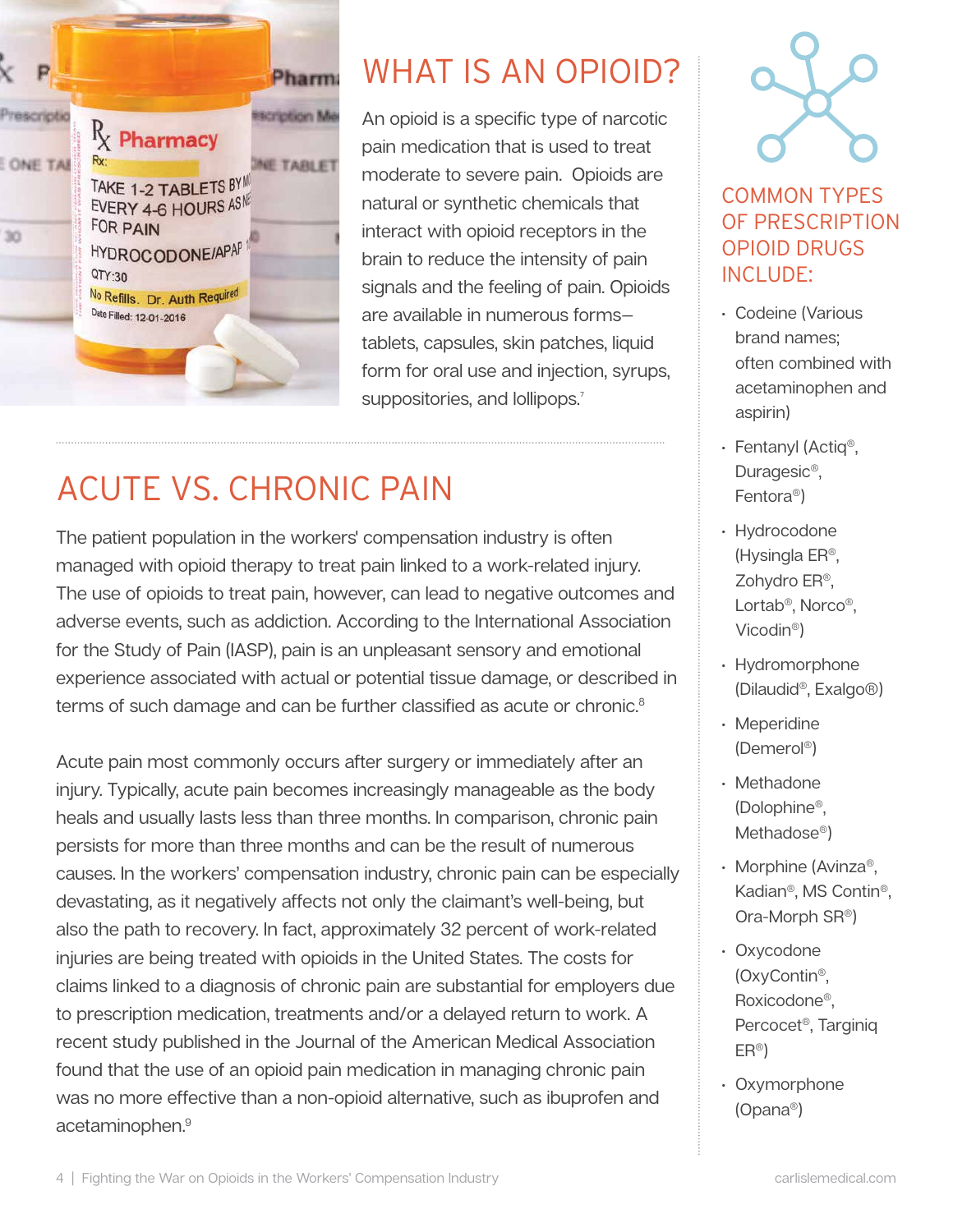

The FDA requires strong prescription opioid painkillers to carry a "black box"  $MAR$  warning regarding the high risk of abuse, addiction, overdose and death.

## OPIOID PRESCRIBING GUIDELINES

The government is taking several steps in attempting to control the growing issue of prescription opioid abuse. In an effort to reduce the rate at which these high-risk drugs are prescribed and to educate patients on the potential risks, the U.S. Food and Drug Administration (FDA) issued a statement effective March 2016 that strong prescription opioid painkillers will be required to carry a "black box" warning regarding the high risk of abuse, addiction, overdose, and death.<sup>10</sup>

In addition, the CDC published the "CDC Guideline for Prescribing Opioids for Chronic Pain" to provide recommendations on prescribing opioids for chronic pain outside of active cancer treatment, palliative care, and/or end-of-life care. By focusing on improving communication between providers and patients about the risks and benefits of

Insurance companies and third-party administrators should utilize best practices to help injured workers with chronic pain by working with medical providers to prevent opioid addiction and abuse.

opioid therapy for chronic pain, these guidelines

seek to improve the safety and effectiveness of the treatment of pain and reduce the risks linked to opioid therapy for chronic pain, including opioid use disorder and overdose. It also suggests non-opioid alternative therapies as the first-line of treatment along with regulated use of opioid analgesic—usually less than seven days of initial therapy for most acute injuries. The CDC recommends the

THE CDC RECOMMENDS THE OPIOID THERAPY NOT EXCEED



opioid therapy not exceed 90 Morphine Milligram Equivalents (MME) per day. A determination

## OPIOID WITH MME CONVERSION FACTOR (Ranked highest to lowest potency): *1mg of each drug = how many mg of morphine that drug would be equivalent to.* **HYDROMORPHONE (4) OXYCODONE (1.5) HYDROCODONE (1) TRAMADOL (0.1)**

5 | Fighting the War on Opioids in the Workers' Compensation Industry carlislemedical.com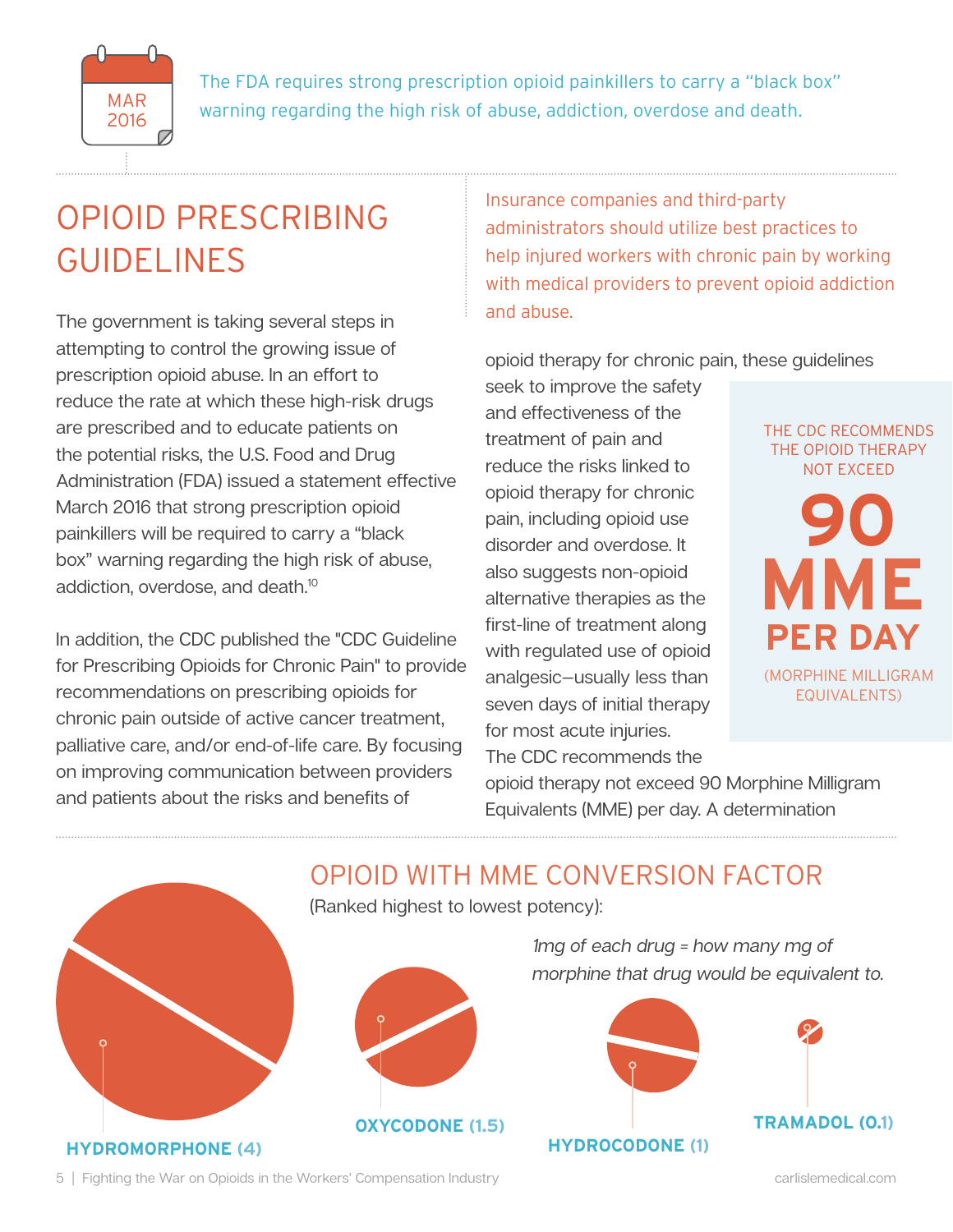to titrate above 90 MME to achieve the anticipated clinical effect.5 Utilizing consistent, unplanned urine drug screenings and reviewing prescription drug monitoring programs (PDMP) to aid in managing the opioid therapy is also encouraged.10 Throughout the United States, related statebased guidelines are in effect, under review and/ or are in development.



providers to prevent opioid addiction and abuse. They can do so by focusing on evidencebased alternative therapy treatments for chronic pain. This can be accomplished by utilizing PBM services that defer to approved formularies, point-ofsale, and retrospective strategies. In the workers' compensation industry, the risks associated with opioids should be

working with medical

Completely understanding the different gradations of the new requirements for each state gives adjusters, claimants, and physicians the instruments needed to better manage the utilization of opioid therapy and the treatment of chronic pain.

Insurance companies and third-party administrators should utilize best practices to help injured workers with chronic pain by

addressed by providers and claim managers by utilizing programs that require the moderate use of opioid medication for manageable pain. The ultimate goal is a reduction of pain, clinical improvement of function, and prevention of opioid dependency for the injured worker. Claims professionals need to develop a strategic plan for identifying potential opioid abuse by monitoring physician prescribing patterns and the specific use patterns for each claim.

## **The overall strategy in managing claims involving opioids can benefit the employer and the injured worker by implementing the following best practices:**

- Performing pharmacy utilization reviews
- Monitoring physician dispensing and prescribing patterns
- Utilizing nurse case management, early intervention, and consistent monitoring
- Implementing prescription drug card programs
- Utilizing physicians that use state prescription drug monitoring programs and tools
- Investigating resources to discover behavioral patterns that suggest the potential for abuse
- Evaluating the cost of opioids compared to alternatives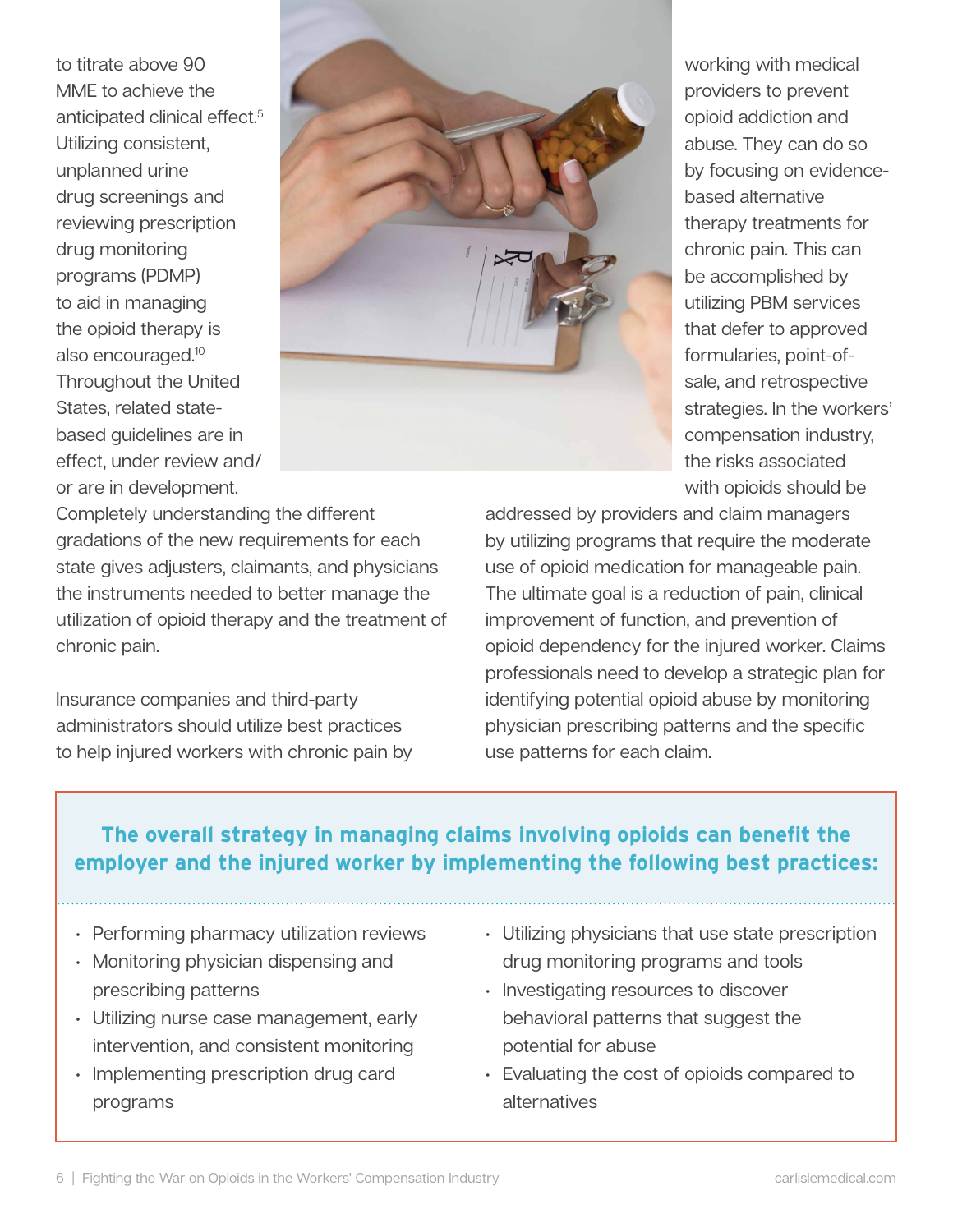## MANAGING CHRONIC PAIN IN INJURED WORKERS

**Opioid utilization must be managed and monitored by physicians, pharmacies, and pharmacy benefit management companies. Effective management provides claimant safety, improved health, a more sustainable approach to pain relief, and a potential earlier return to work. Furthermore, managing opioids reduces costs and alleviates risk for the employer.** 

#### EARLY INTERVENTION

A best practice in combating opioid abuse is ensuring appropriate treatment for the injured worker from the very beginning. Early intervention establishes firm parameters from the inception of the claim. Proactive claim management practices should be present during the initial provider appointment and the point-of-sale when the injured worker fills the first prescription.

#### **COMPLIANCE**

In order to best serve its claimants and clients, a PBM should proactively ensure that it remains compliant with state and federal laws regarding opioid prescription medications. As states look to curb the opioid crisis by restricting the initial days' supply of opioid medication, PBMs must also have resources and guidelines in place for complying with these new regulations as they are passed into law. A PBM should also make insurance adjusters aware when a claimant receives medications that deviate from a state-regulated formulary

or the Official Disability Guidelines (ODG) formulary. Contacting the insurance adjuster will help increase their awareness regarding formulary regulation and potentially reduce the number of medications that do not relate to the claimant's injury.

## LETTER OF MEDICAL NECESSITY

A Letter of Medical Necessity (LMN) is a valuable tool used by PBMs to help manage opioid claims. A PBM can identify claimants with an opioid prescription history outside of the CDC guidelines and can request an LMN be completed by the claimant's Authorized Treating Physician (ATP). If no response is given regarding the necessity of a medication, a PBM may choose to temporarily restrict access to a medication at the point-of-sale, providing a real-time intervention until the necessity of a medication can be determined. This real-time intervention also serves as an opportunity to educate the claimant regarding the risks associated with opioid use in the long-term. In the event contact with the ATP cannot be



**BEST PRACTICE:** Ensure appropriate treatment for the injured worker from the beginning.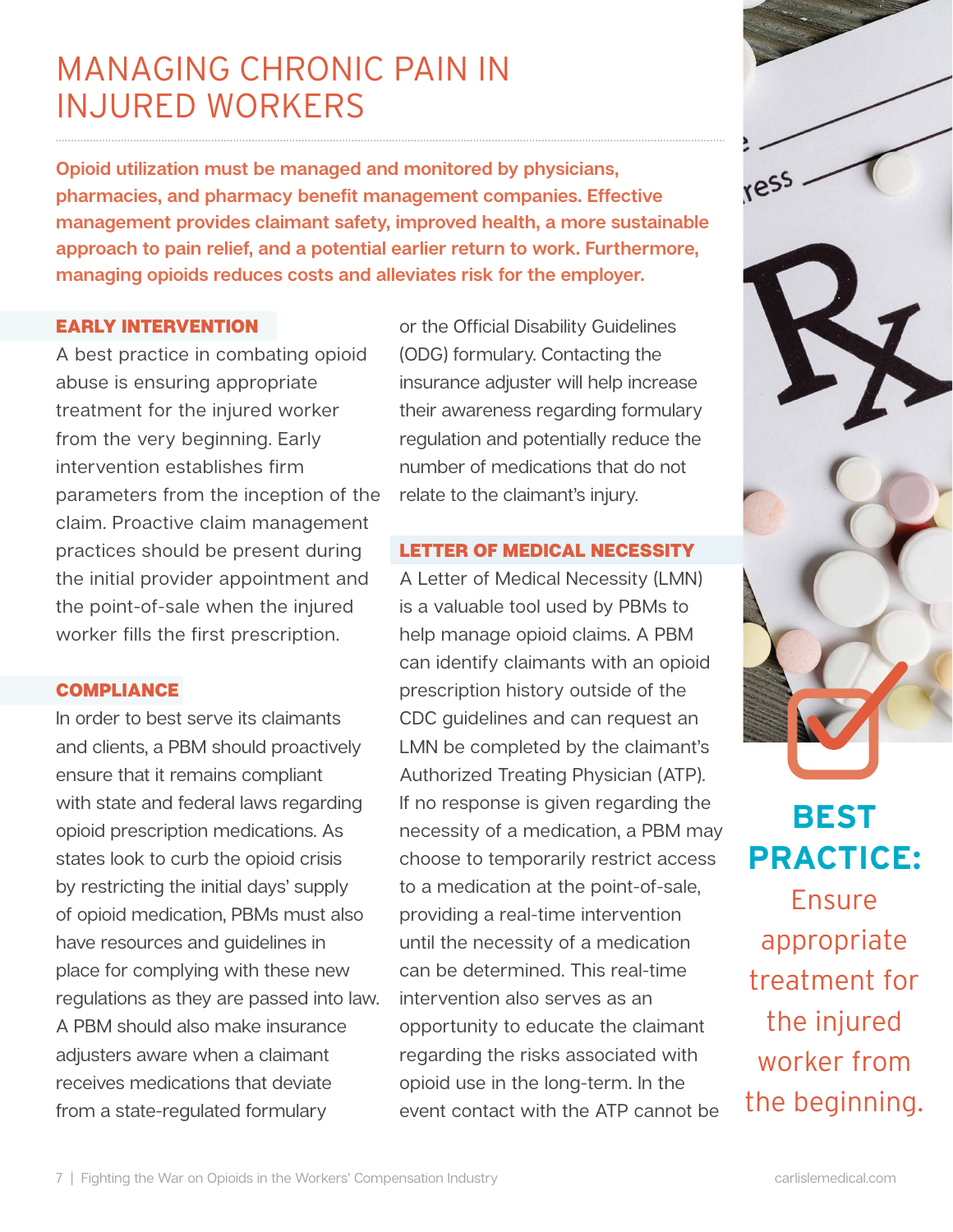established via a LMN, a nurse case manager should be used to contact the ATP to discuss the plan of care and any alternative treatment options that may be available.

#### MONITORING AND MANAGING

Another important step for claim managers is monitoring and managing opioid abuse. By identifying claimants struggling with an opioid addiction—a problem they never intended to have—claim managers and their partners can provide support for reducing opioid dependency. Supplementing the reduction or restriction of opioids by other measures to help the injured worker recover, manage the pain productively, and return to work is the ultimate goal.

When identified, the nurse case manager should follow-up with the physician regarding prescribing patterns that do not follow the opioid prescribing guidelines. (It can also be beneficial for employers if the PBM and the TPA provide a notification to them when they identify an opioid prescription has been dispensed.)

#### NURSE CASE MANAGERS

In claims that involve pain management, nurse case managers can help injured workers recover from and/or avoid opioid dependence. Nurse case managers are particularly situated as the liaison between all parties involved in caring for the injured worker. Nurse case managers are educated on appropriate opioid drug therapy and duration. They are able to discuss alternatives for pain management with physicians and educate patients about the risks and short-term benefits of opioids. They can identify risk factors like previous alcohol or drug dependence. They can also make the physician aware of co-morbidities, such as sleep apnea or mental health conditions, whereby risks may outweigh the benefits of opioids. Nurse case managers help create a safer environment for claimants with chronic pain by encouraging physicians to consider other treatment options and raising awareness of opioid abuse. They can assist physicians in developing a treatment plan that includes a safe opioid weaning schedule prepared in collaboration with a pharmacist and the transition toward alternative therapies.

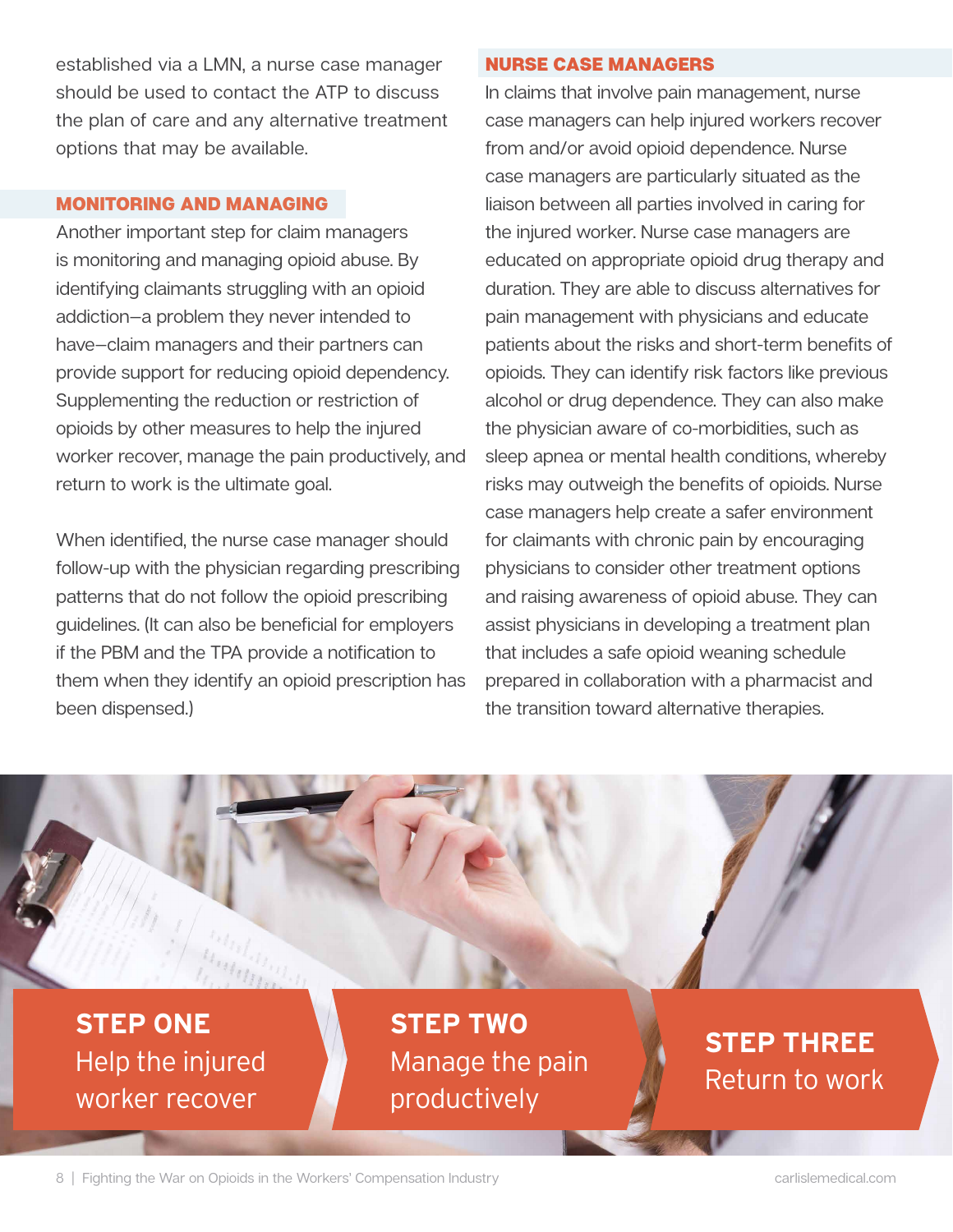Nurse case managers can intervene from the start and work with physicians to develop a pain management plan tailored to the injured worker's needs. If the treating physician prescribes opioids, goals and benchmarks are established at the beginning of the treatment plan. In addition, goal setting is especially important prior to surgery to help establish realistic expectations and educate the physician and claimant about post-operative pain management.

## **GOAL SETTING IS ESPECIALLY IMPORTANT**

prior to surgery to help establish realistic expectations and educate the physician and claimant.



### DRUG UTILIZATION REVIEWS

When monitoring claims and intervening on the patient's behalf prove to be unsuccessful, a Drug Utilization Review (DUR) should be considered. DURs provide the building blocks necessary to determine the medical necessity and appropriateness of the treatment rendered.

DURs allow for the review of an injured worker's treatment records to determine the medical necessity of the medications as related to

the work injury. The pharmacist and physician performing the DUR are trained to determine if a prescribed medication is safe, appropriate, and necessary to treat the injury. They can determine cost-effective alternatives that aid in returning the claimant to good health and restoring productivity. Pharmacists and PBMs understand the importance of value-based care and how appropriate treatments can be provided while eliminating unnecessary costs for the employer.

**If a pharmacist identifies a high dose opioid when a lower dosage has not first been utilized, the pharmacist will reach out and question the physician to verify their awareness of the proper dosage. The pharmacist can provide guidance on the following:**

- Limits on first fill of dispensed opioids
- Step therapy
- Educating injured workers with material about dangers of opioid use with the first fill
- Requesting LMNs from the physician
- Promoting home delivery pharmacy service for additional opioid oversight
- Monitoring state reporting on controlled substances

• Compliance with state guidelines pertaining to opioid management

> (Example: New York, Tennessee, Texas, Oklahoma, Kentucky, and New Jersey)

- Opioid Case Management Prescription Reviews
- Consulting with the physician to provide alternative therapy for long-term opioid patients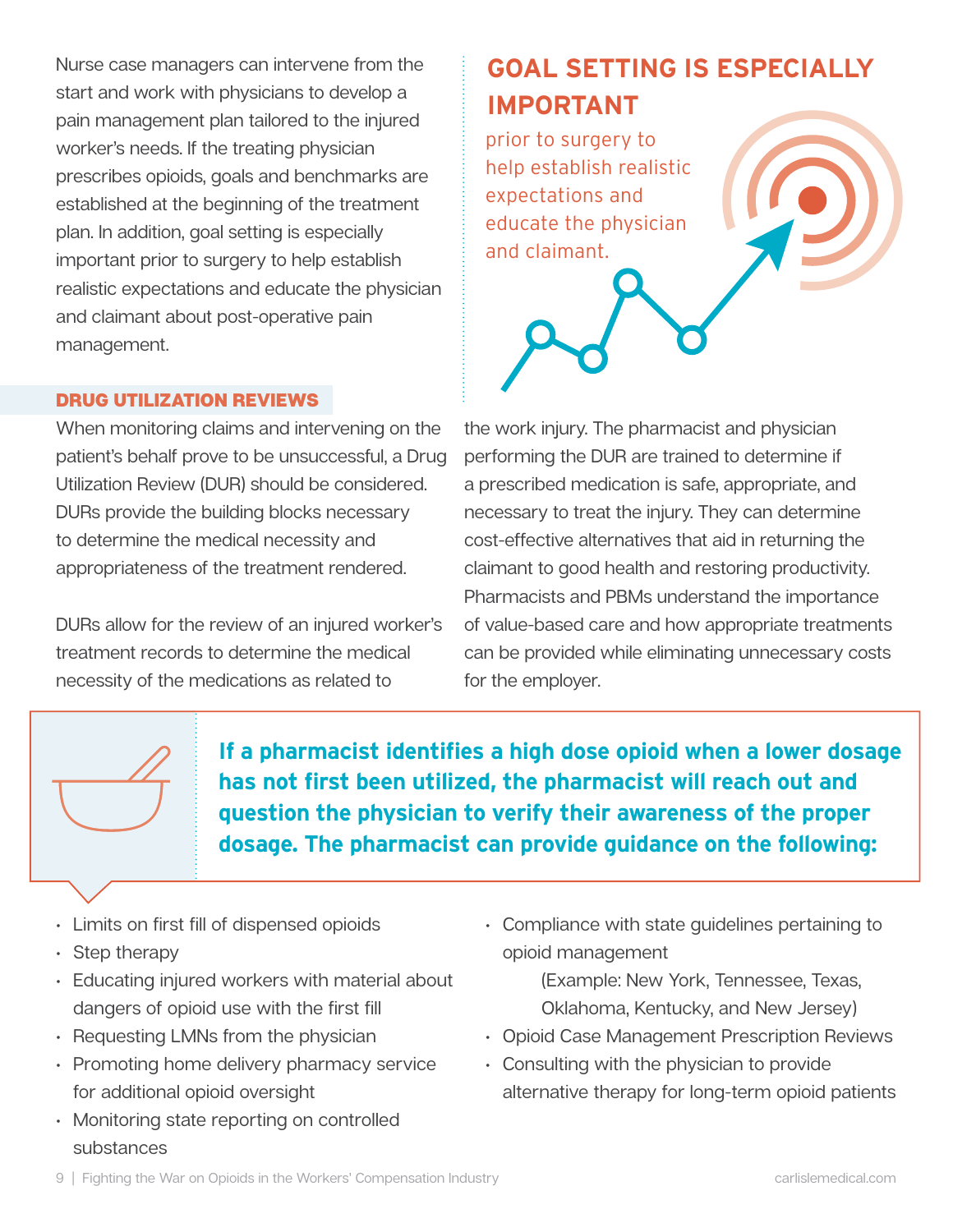## CASE MANAGEMENT PRESCRIPTION REVIEW PROGRAM

Carlisle Medical's Case Management Prescription Review is a comprehensive clinical review performed by a Carlisle staff pharmacist and registered nurse with the goal of achieving maximum savings by providing cost-effective drug therapy recommendations. Case Management Prescription Reviews have shown to be effective in reducing future medication expenses. This program will continue to be a valuable cost-savings tool as the price of an opioid claim has increased from \$460 in 2012 to \$574 in 2016 and has shown no signs of slowing down.<sup>11</sup>

## KEY INDICATORS FOR PRESCRIPTION REVIEW

- Opioid usage outside the CDC Guidelines
- Claimant's monthly medication cost exceeds \$500
- Claim is approaching settlement / Medicare Set-Aside
- Claimant is prescribed brand medications that have a generic equivalent
- Claimant is prescribed two or more medications in the same therapeutic class
- Multiple prescribing physicians

# CASE STUDIES Abstral® OxyContin®

# CASE ONE

#### **CASE STUDY ONE:**

A claimant was receiving a brand name medication Abstral®, which is a sublingual form of fentanyl. Per the FDA guidelines, this medication is only approved for breakthrough cancer pain in opioid-tolerant patients. In this case, the claimant was being treated for pain following a lumbar fusion procedure. The sedating properties of Abstral® were so profound that the ATP also prescribed Modafinal®, which is only FDA-approved for sleep disorders, such as narcolepsy and sleep apnea. Highly medicated and in pain, the claimant's quality of life was suffering as a result of the prescribed medications and the physician's disregard for prescribing guidelines.

Carlisle Medical's Case Management Prescription Review presented the physician with alternatives to Abstral®, which would not only decrease the amount of narcotic medication, but would also eliminate the need for a psychostimulant like Modafinil®. Also, the pharmacist noted that the stimulating properties of Modafinal® had been counteracting the pain relieving properties of Abstral®. The nurse presented these alarming findings to the ATP, who then agreed to stop the sublingual Abstral® in exchange for an alternative pain medication that provided the claimant with a more appropriate pain reliever at a lower cost and with less risk of addiction. The Case Management Prescription Review provided a direct benefit to the claimant's quality of life and reduced the medication costs associated with the claim.

**DIRECT BENEFIT QUALITY OF LIFE** THE CASE MANAGEMENT PRESCRIPTION REVIEW PROVIDED A TO THE CLAIMANT'S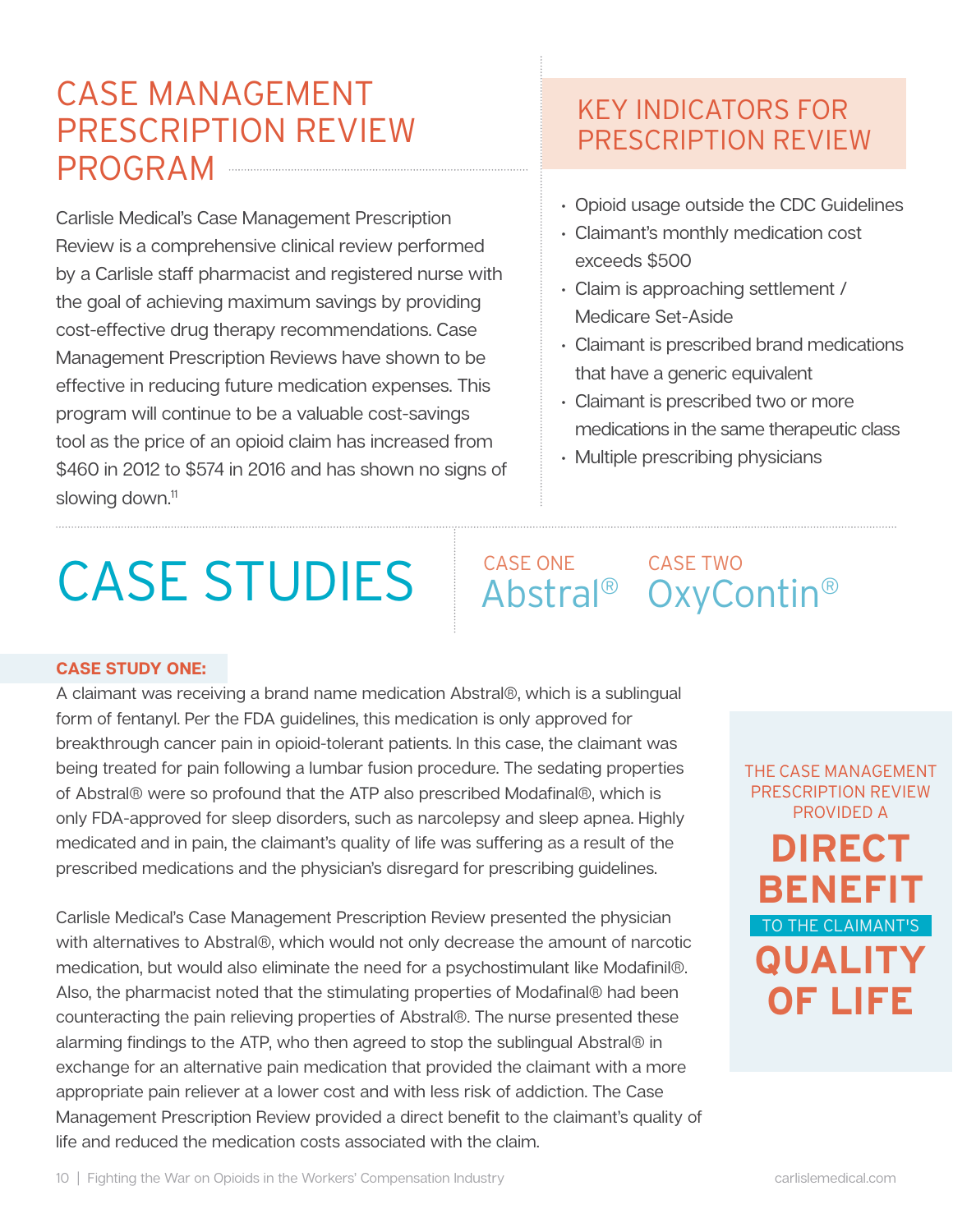#### **CASE STUDY TWO:**

A claimant was prescribed OxyContin® extended relief 60mg twice per day and Roxicodone® immediate release 15mg every four to six hours. The total morphineequivalent dose (MED) of both opioids was 203mg/day. The claimant was also prescribed Ambien® for sleep deprivation. The presence of potent opioids coupled with sleep medication identified this claimant as being at a higher risk for opioid abuse and in need of assistance to improve the quality of life.

A DUR was performed and the findings were sent to the ATP. After two months passed with no response, Carlisle Medical was asked to have a nurse case manager present the findings directly to the physician. During a consultation with the physician, he agreed to safely titrate down the total MED to 100mg/day. The nurse case manager also was able to educate the claimant on the risks associated with opioids and sleep aids, which are both Central Nervous System (CNS) depressants.



## **CONCLUSION**

The use of opioid analgesics has been under scrutiny by stakeholders throughout the system due to the growing number of overdoses and deaths related to opioid abuse. In the workers' compensation industry, claimants are commonly prescribed opioid therapy to treat pain associated with an injury. Despite serious risks and lack of evidence regarding their longterm effects, the United States has seen a significant rise in the acceptance and use of prescription opioids for the treatment of chronic pain. In 2016, the opioid related death toll reached an all-time high—showing more than **116 deaths every day from overdoses involving prescription opioids.**<sup>12</sup>

ALL-TIME HIGH

**MORE THAN 116 DEATHS EVERY DAY FROM OVERDOSES INVOLVING PRESCRIPTION OPIOIDS.**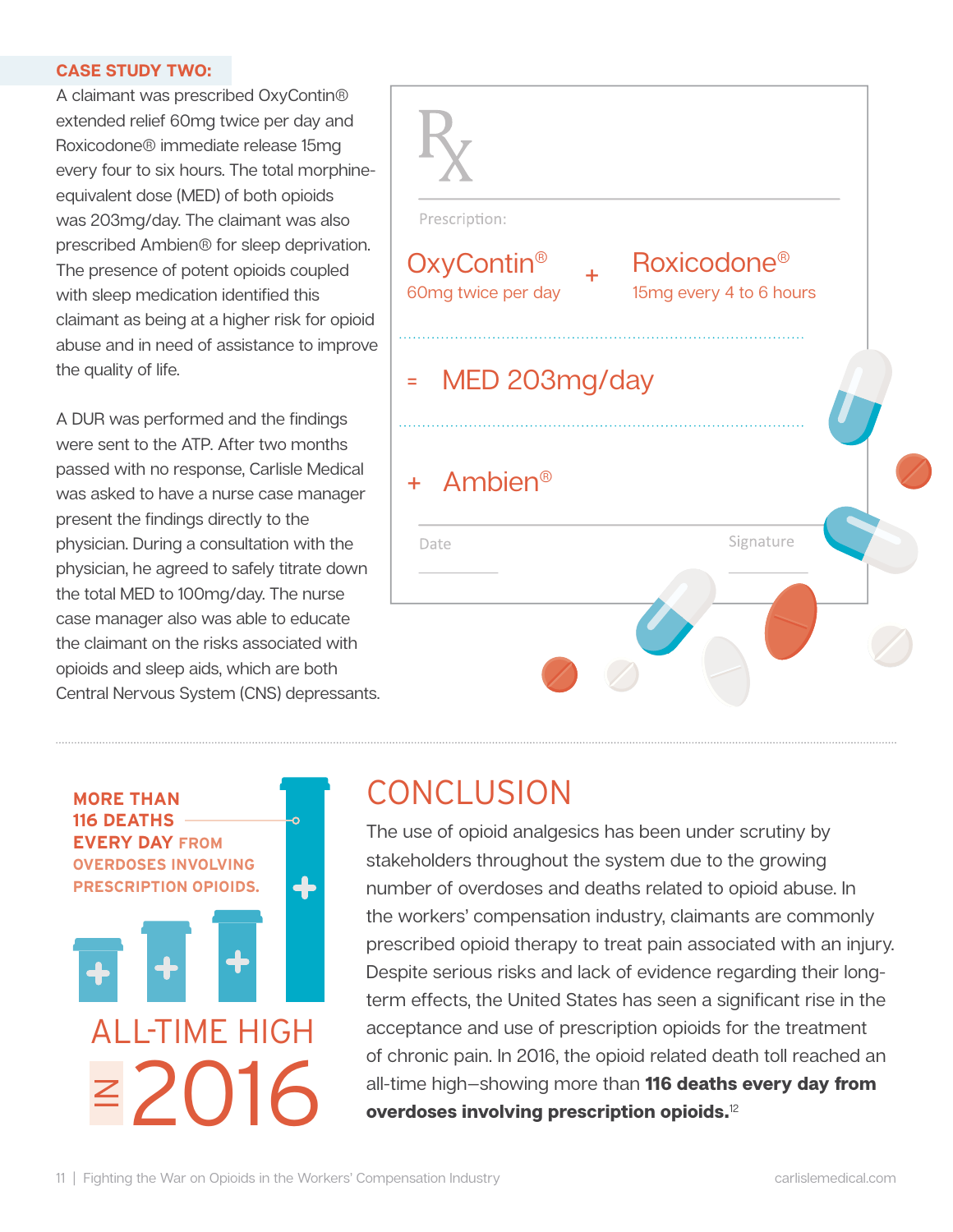

Although there is a place for opioid therapy in the pain management of injured workers, the United States has reached epidemic proportions of abuse in many states. This rising epidemic has led to a broad assortment of responses from a variety of stakeholders, including numerous states that are forming their own strategies to fight back.

State and federal governments are strengthening their efforts on initiatives to stem the tide of the damage caused by opioids. A surge of stateimplemented laws limiting the duration and dosage of initial opioid prescriptions has been passed. Because of these efforts, the prescribing rates and morphine-equivalent dose (MED) levels are finally on a downward trend nationwide.

In all circumstances, the primary goal is to ensure opioid therapy is the appropriate treatment for the injured worker, the medication is prescribed at the appropriate time and in the proper dose, and is prescribed for the applicable duration with ongoing management and monitoring to ensure clinical safety and efficacy of care. As with most medication therapy regimens, using the lowest possible dose for the shortest duration of time is

a best practice in opioid therapy management. The use of non-medication therapy, including physical or occupational therapy, may also be an appropriate first-line therapy approach to acute injuries. Furthermore, the benefits of therapy must outweigh the risks. Care must be taken to confirm opioid medications are right for the claimant and their injury, as well as prescribed in the right dose and for the right duration.

In claims involving pain management, nurse case managers are an essential part of helping injured workers recover and avoid opioid dependence. Because of their clinical backgrounds, nurse case managers play an invaluable role working with physicians. They can help injured workers reduce opioid use by collaborating with physicians and pharmacists to monitor prescriptions from all prescribers.

Slowing the nation's opioid crisis takes a collaborative effort by all parties involved throughout the claim life cycle. Data mining to identify claimants at risk, nurse case management, and PBM services are vital factors to a program's success.